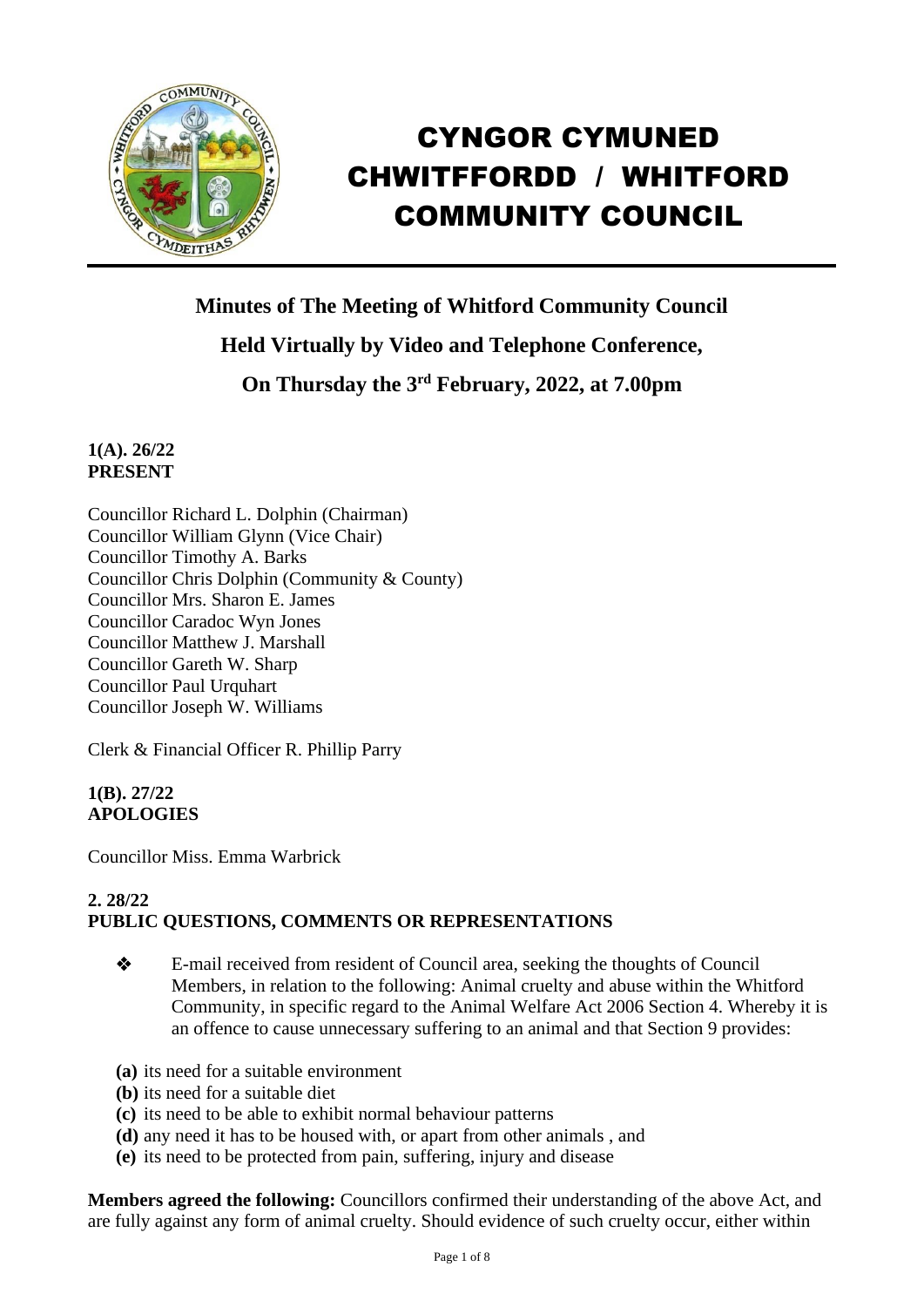the Whitford Community Council area, or elsewhere, this must be reported to the appropriate authorities, such as: RSPCA, Police and Flintshire County Council – including various animal charities for investigation.

# **3. 29/22 DECLARATIONS OF INTEREST**

There were no Declarations of Interest declared

#### **4. 30/22 TO APPROVE THE MINUTES OF THE MEETING HELD ON THE 6 TH JANUARY, 2022**

The Minutes were proposed as correct by Councillor William Glynn and seconded by Councillor Gareth Sharp and formally agreed by the Members present.

# **5. 31/22 MATTERS ARISING**

The Clerk referred to the following matters from previous Minutes:

**(1) Minute no: 5. 06/22 (1) (page 2)** – in relation to the lower field adjacent to Ysgol Bro Carmel. The Clerk advised, that a further letter had been received from the Chair of School Governors, which stated: that the School were in discussion with a number of County Council Officers. The matter will be further discussed at a School Governing Body meeting later this term.

The above referred to letter also seeked the views of the Community Council, to providing financial assistance for the purchase of signage to deter people walking their dogs on the school field. The Clerk advised, that he had replied requesting a cost for the signage together with installation, and when received would place before the Council for consideration.

**(2) Minute no: 5. 06/22 (2) (page 2)** – in relation to the Active Travel project within the Community Council area.

Councillor Chris Dolphin provided the following update. Held a virtual meeting with senior County Officers, who were impressed with the presentation document from this Council. Consultants will cost the project for both this Council together with others. The bid to the Welsh Government will be submitted in January 2023, with March 2023 being the anticipated decision announcement date.

**(3) Minute no: 5. 06/22 (3) (page 2)** – in relation to the installation of two Speed Activated Signs on Monastery Road in Pantasaph. The Clerk advised, the order was placed the day following the January Council meeting, whereafter it was advised, the installation would be within the next few weeks.

Councillor William Glynn advised, that the installation of the signate posts had taken place a few days ago.

**(4) Minute no: 5. 06/22 (4) (pages 2 & 3)** – in relation to the adoption of the Red phone box in Pantasaph and defibrillator installation. **(See Minute number 6(C). 34/22 on pages 4 and 5 below)**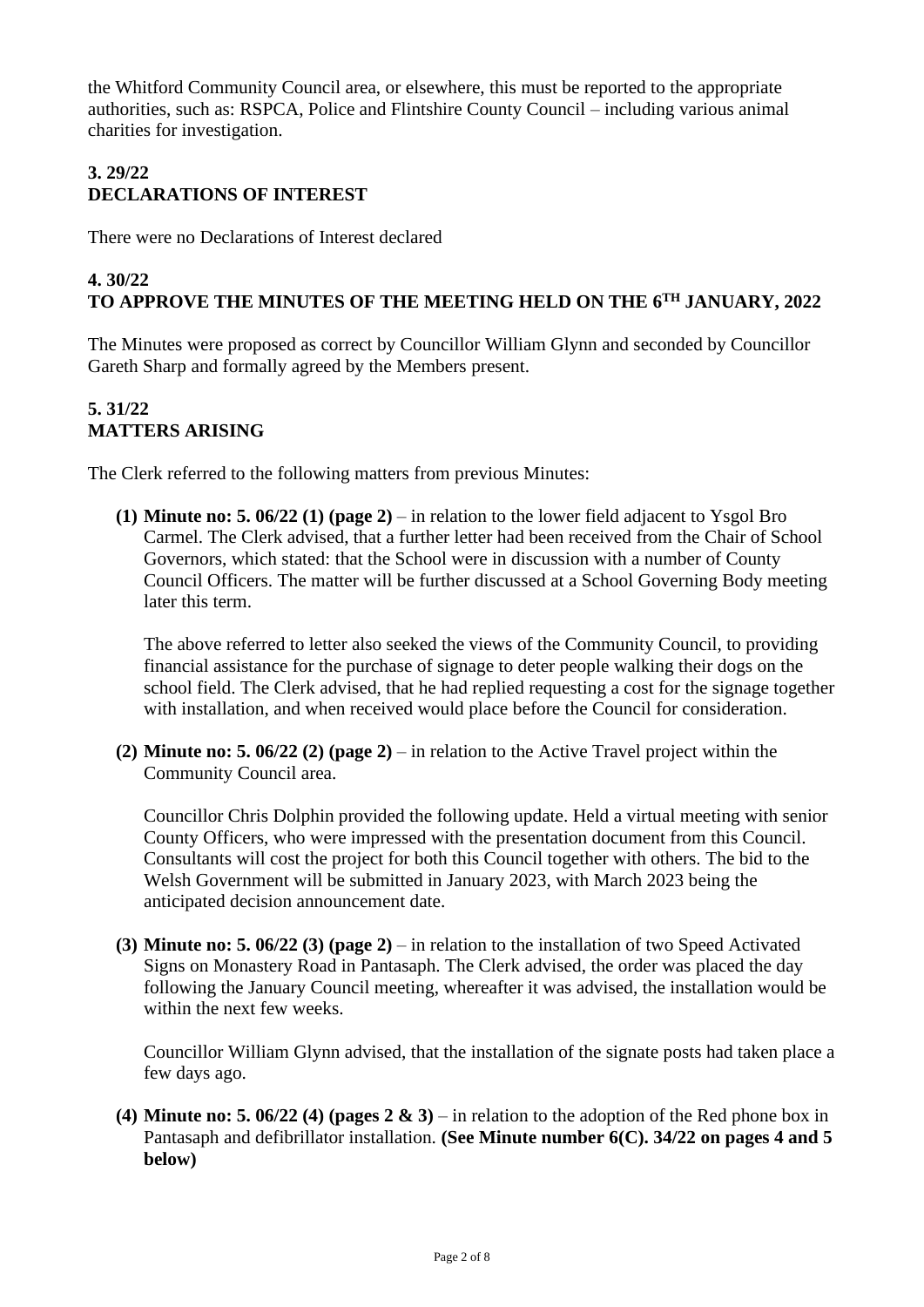**(5) Minute no: 6(B). 08/22 (d) (page 5)** – in relation to receiving a report from Flintshire County Council, providing an update in Micro-Care in the County. The Clerk advised, that although promised, the report had not been received.

#### **6(A). 32/22 CORRESPONDENCE**

#### **The following correspondence had been received, that was required to be either advised to, or dealt with by the Members:**

#### **CORRESPONDENCE**

- **(1)** The Clerk advised, that the following criminal offences had been reported to the North Wales Police, that had occurred within the Whitford Community Council area:
- **Carmel -** 4 x Violence offences
- **Gorsedd -** No crimes reported
- **Lloc –** 2 x Violence offences
- **Pantasaph -** No crimes reported

**Whitford -** No crimes reported

- **(2)** Cymdeithas Thomas Pennant: Current repot on activities.
- **(3)** Royal British Legion: The Queen's Green Canopy project. Planting a tree for the Jubilee with links to a plaque supplier.

# **The following correspondence was forwarded by e-mail to Members:**

- Welsh Government: Consultation Re Draft Statutory Guidance for Community & Town Councils in Wales
- One Voice Wales: Raising Awareness / Promotion video Community & Town Councillors
- Flintshire City of Sanctuary: Statement on Nationality Borders Bill January 2022.

#### **6(B). 33/22 CLERK'S REPORT**

- **(a)** The Clerk advised that a refund of £3,412.00 had been received from HMRC.
- **(b)** Concern notified to Flintshire County Council in 2021 in relation to an abandoned car in Carmel, had now been referred to the North Wales Police.
- **(c)** Councillor Chris Dolphin had reported to the Clerk an urgent repair to the notice board in Whitford. Following a quotation received from Brian E. Jones (Joiner) for the sum of £160.00, which had been agreed by the Chair and Vice Chair of Council.

# **Members agreed the following:** Confirmed the quotation.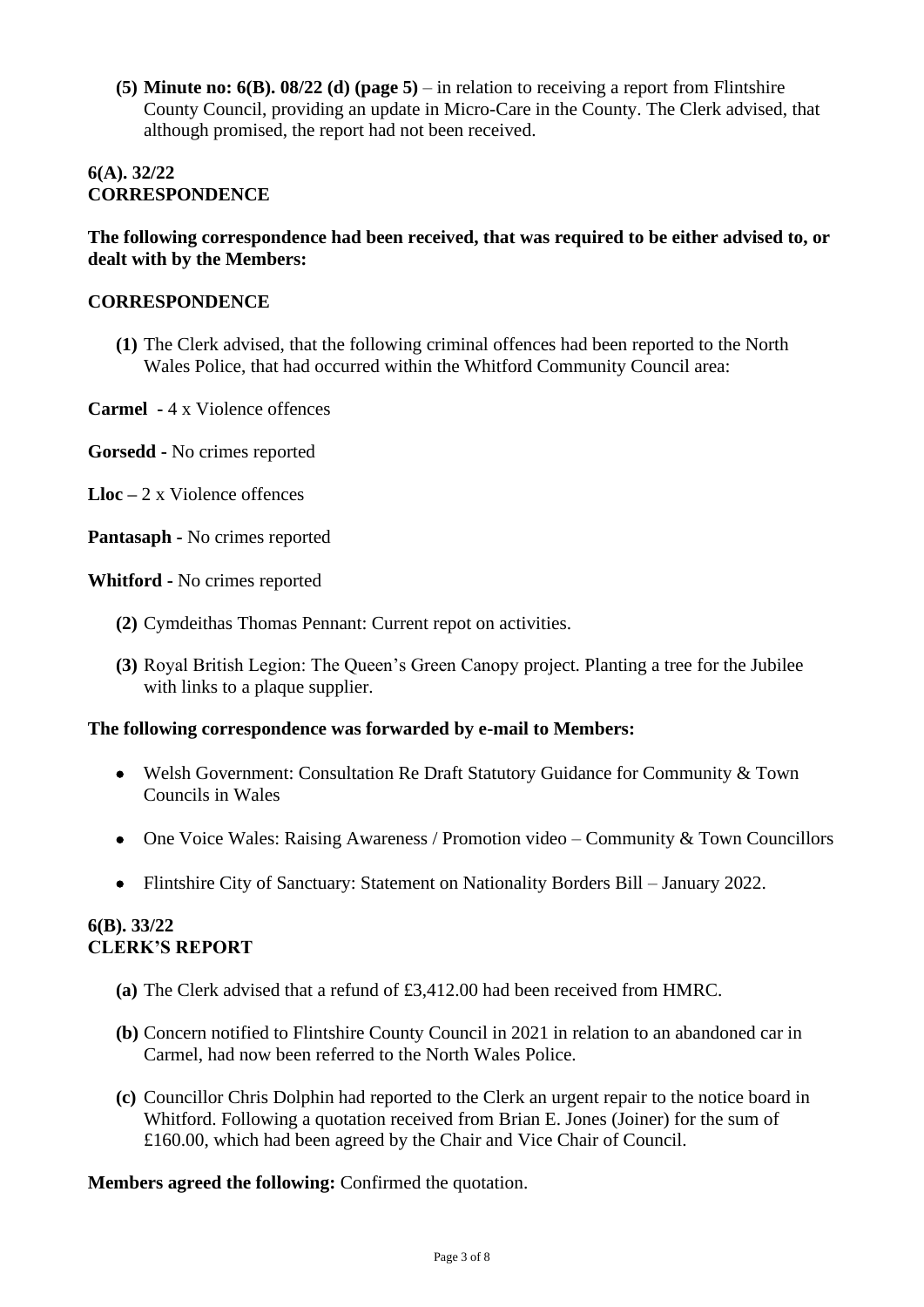**(d)** The Clerk advised, to a notification received from Scottish Power to an increase to the street lighting electricity supply (dusk until dawn).

Current cost: Standing charge: 12p per day / Rate 12p kWh

Cost from 1st March, 2022: Standing charge: 12p per day / Rate 47p kWh

The Clerk further advised, that all street lights are unmetered and are charged on a 'dusk until dawn' basis. Scottish Power advise, that the Council's average yearly consumption is 13.529 kWh – which would result in an increase from approximately £1,623.00 to £6,358.00 per year.

**Members agreed the following:** The Clerk to endeavour to obtain quotations from other energy supply providers.

#### **(e) STREET LIGHTING**

The Clerk advised in relation to the following reported faulty street lights:

- **(i)** A5026 near Greenhays, Lloc. (Faulty sensor replaced).
- **(ii)** A5026 three lanterns with no electricity supply from area of Misty Waters travelling towards Lloc. Council's contractor provided photographs of live cable that appeared to have disconnected from the circuit breaker. The Clerk had reported the concern to the Scottish power emergency department.
- **(iii)** Previously reported faulty street light sited opposite Carmel Village Hall; repaired by Scottish Power due to live cable which had detached from circuit breaker.

# **(iv) County Councillor Chris Dolphin, provided the following update.**

- County Biodiversity Officer: New sign in the area of The Bryn, Carmel will be ordered in due course.
- County Biodiversity Officer: Visited Pen Y Gelli Quarry. Details sent to COFNOD to consider the area as a 'Recorder Day'
- County Biodiversity Officer: Minute number 6(B). 08/22 (e) from January 2022 meeting, in relation to a pond in the area of Top Y Lloc Lane, Lloc. This will be considered for inclusion in the County Councils Biodiversity projects.

#### **6(C). 34/22 TO FURTHER DISCUSS: ADOPTION OF RED K6 TELEPHONE BOX IN PANTASAPH**

#### **The Clerk advised the following:**

- **(i)** Notice of completion for the adoption of the Red Phone Box received from BT.
- **(ii)** The Clerk confirmed, that the phone box had been placed on the Council's Asset Register.
- **(iii)** The application for a Zoll Defibrillator to NHS Wales had been successful. The defibrillator will be held by the NHS until such time as the unit is able to be installed.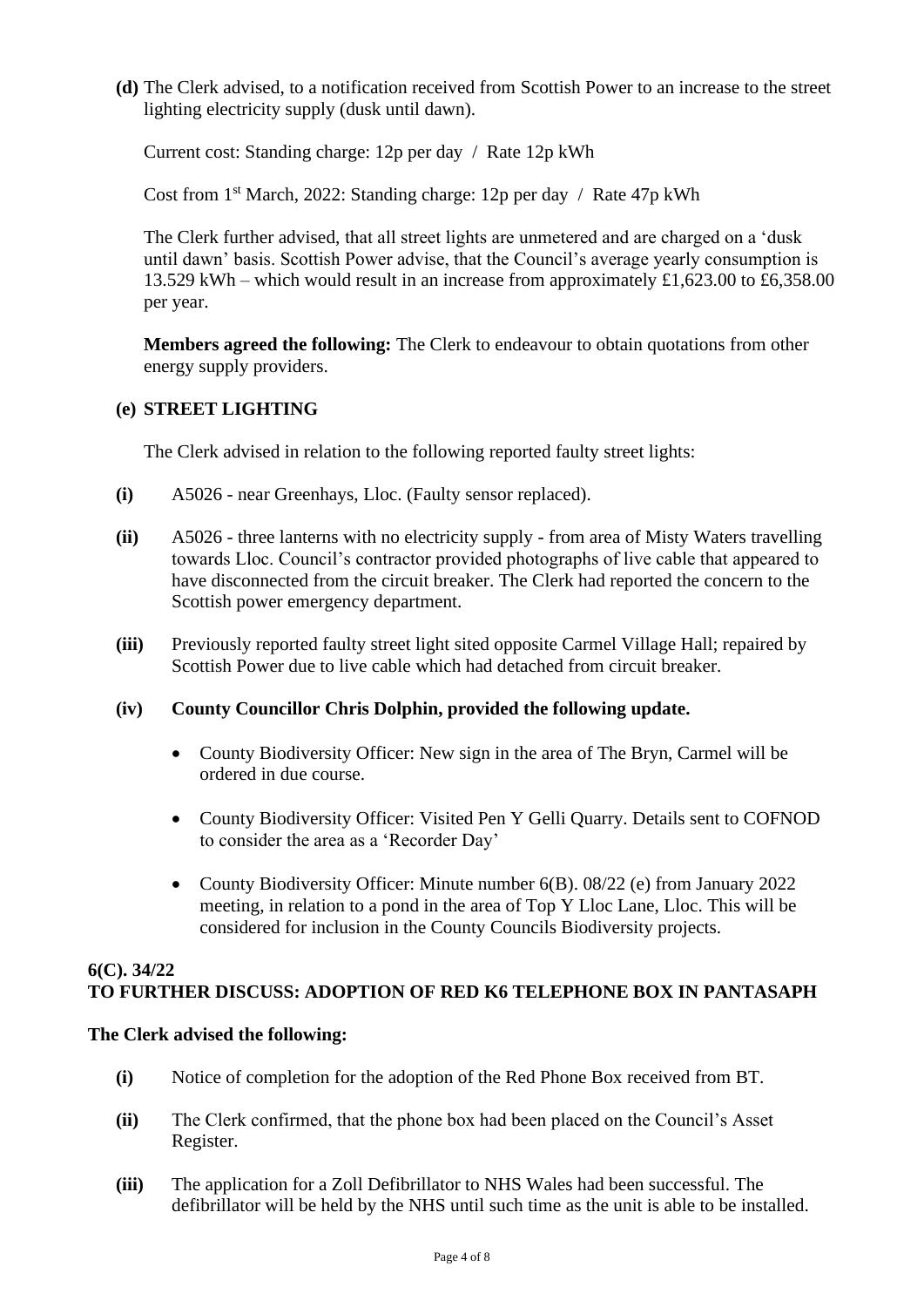- **(iv)** Members were shown virtually the following costs: Heated non locking cabinet £391.20 / Delivery £10.00 / Phone kiosk stickering kit £130.00 / Electrical installation cost between £175.00 / £250.00 (all figures plus VAT). Photographs shown virtually of the aforementioned items.
- **(v)** The Clerk advised, that the next stage would be for the Council to apply for: General and Conservation planning consent for change of use.
- **(vi)** The clearance work previously agreed has been completed. With the surrounding branches and inside ivy removed.
- **(vii)** Awaiting a quotation for the re-painting of the phone box. Councillor Mathew Marshall to expedite.

**Members agreed the following: (1)** Confirmed their acceptance of the above costings at paragraph (iv) above. The Clerk to issue a Purchase Order in due course **(2)** The Clerk to apply for both general and conservation planning consent, for change of use for the phone box – and to pay the appropriate fees.

#### **6(D). 35/22 STREETSCENE SCHEDULE (FLINTSHIRE COUNTY COUNCIL)**

# **The Clerk advised in relation to the following matter(s) that had been reported to StreetScene, since the last Council meeting:**

• No matters of concern had been received and reported since the last Council meeting.

# **The Clerk provided the following update from Mr. Nigel Seaburg (StreetScene) Officer** *Update (in italics)*

**(a)** A5026 Road – Undergrowth and rubbish along pavement in the area of Pen Y Gelli Quarry, Lloc. *Ticket issued for footway to be cleared.*

Councillors were advised, that whilst work had commenced, it appeared that the full length of the requested area had not been cleared.

# **Members agreed the following:** Councillor Chris Dolphin to contact Street Scene.

**(b)** A5026 Road – Lloc area travelling through Celyn bends towards Holway. The branches from the last hedge cut have blown and gathered in the area where the pavement was previously cleared of undergrowth. *Footway has been cleared on Friday 15th January.*

**Members agreed the following:** Councillor Chris Dolphin to contact Street Scene, to ascertain if it is general practice, not to remove hedge and overgrowth cuttings

# **7. 36/22 REPRESENTATIVES REPORTS (COMMITTEES, LIAISON & MEETINGS ATTENDED)**

• Councillor Caradoc Jones advised of his attendance, at a virtual meeting of the West Flintshire Town and Community Councils Working Group. Discussions included: Parking concerns and lack of Police action; Railway station in Greenfield.

A meeting is to be arranged with a Police representative together with a County Enforcement Officer.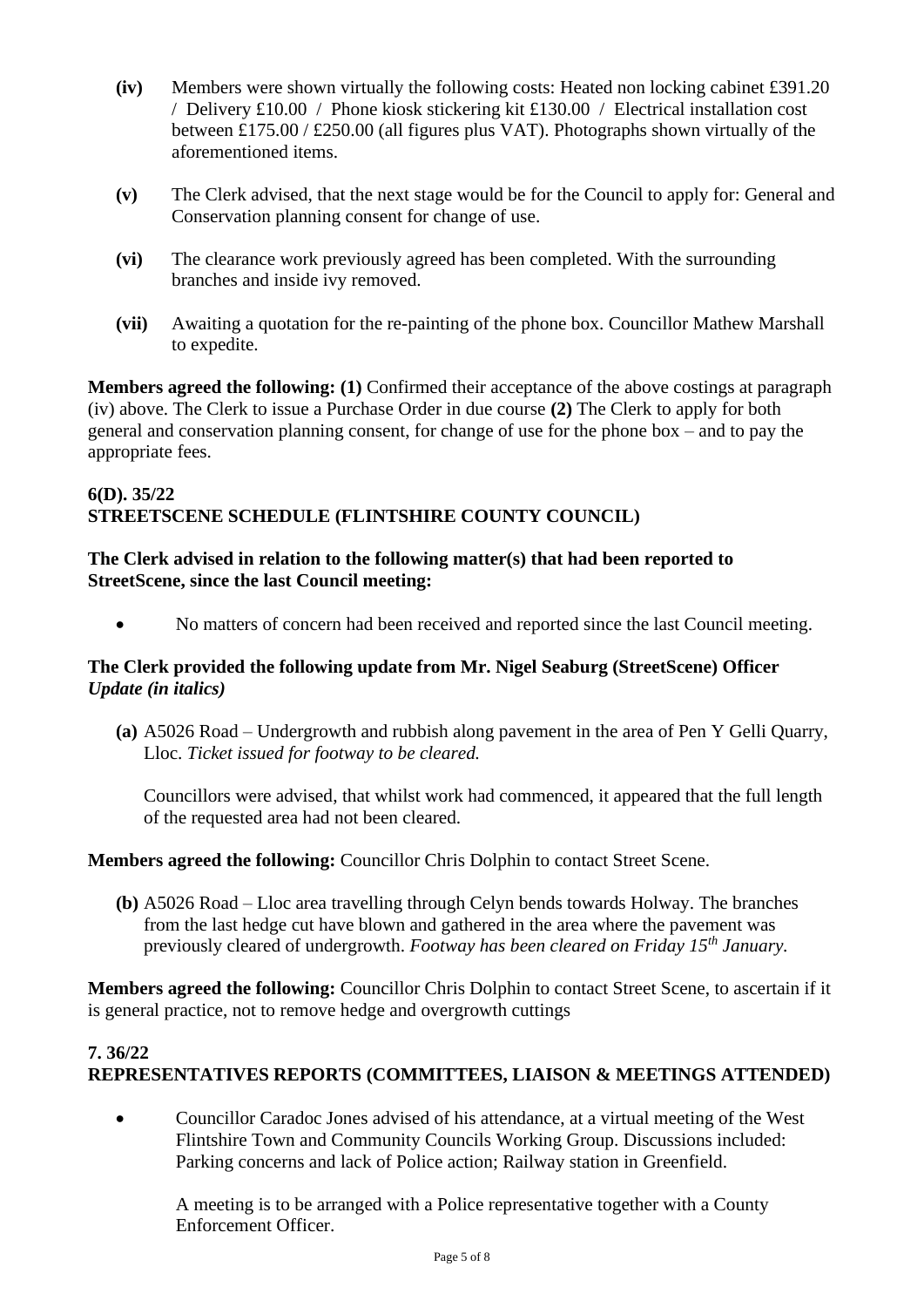#### **8(A). 37/22 PLANNING APPLICATIONS**

#### **No applications considered in-between the January and February Council meetings.**

#### **8(B). 38/22**

**The following planning application(s) were considered by Members at the meeting:**

#### **No applications received for consideration at meeting.**

#### **8(C). 39/22 PLANNING DECISIONS**

#### **The following planning decisions have been received from Flintshire County Council:**

- **(i)** Application number: 061703 for erection of a single storey rear extension, at Stormont, Mertyn Lane, Carmel. Refused.
- **(ii)** Application number: 061703 for Listed Building application and erection of a single storey rear extension, at Stormont, Mertyn Lane, Carmel. Refused.
- **(iii)** Application number: 063361 for retention of Le Mirage, conversion of existing property (The Croft) into 2 no holiday cottages and siting of 5 no lodges, at Le Mirage, Whitford Road, Whitford. Refused.
- **(iv)** Application number: 063598 for side extension with internal alterations and external refurbishment, at 1 Ffordd Gwelfor, Carmel. Approved.
- **(v)** Application number: 063562 for change of Use of former chapel as a holiday let property, at Pen Llwyn Chapel Penfforddllan, Lloc. Refused
- **(vi)** Application number: 063588 for erection of Single storey extensions, at The Meadows, Tan Y Lloc Lane, Lloc. Approved.

# **9. 40/22 TO DISCUSS: FINANCIAL ASSISTANCE APPLICATIONS (CLLR RICHARD DOLPHIN)**

Councillor Richard Dolphin recollected Members, to the comments raised in the January Council meeting during consideration of financial donations. In consultation with the Clerk, a draft policy for financial grant applications had been prepared. Members were shown virtually a draft policy, which included an application form together with guidance notes. Members provided their observations.

**Members agreed the following:** Confirmed their desire for such a policy. Members to receive at least a week prior to the March Council meeting, a further draft for perusal and subsequent agreement.

#### **10. 41/22**

# **TO DISCUSS FOLLOWING CONCERN: SUBSIDENCE OF ENTRANCE TO CAR PARK - ADJACENT TO YSGOL Y LLAN, WHITFORD (CLLR JOE WILLIAMS) ADJOURNED FROM JANUARY COUNCIL MEETING**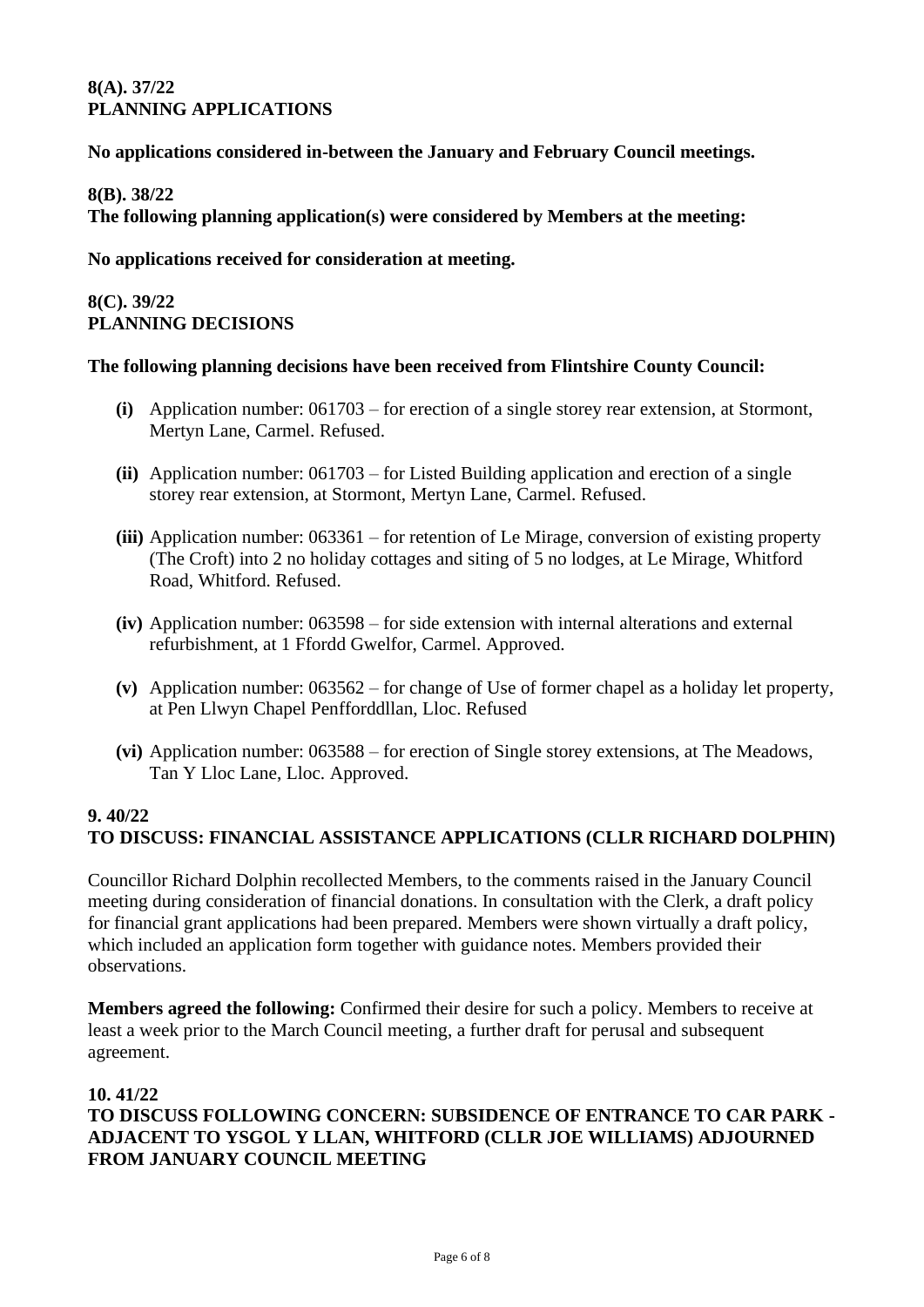Councillor Jo Williams advised Members of his concern with the condition of the car park entrance, adjacent to Ysgol Y Llan in Whitford. The edge of the bridgeway tarmac had cracked with the meshed grassed area sinking.

Councillor Chris Dolphin advised, that he had visited and taken photographs – which were shown virtually at the meeting by the Clerk. Councillor William Glynn advised, that he had also visited and thereafter contacted the contractor who completed the work. The contractor had visited the site and agreed to reinstate the area of concern, at no cost to the Council.

#### **11. 42/22 TO FURTHER DISCUSS: TREE BRANCH REDUCTION IN PEN Y GELLI WOODS (CLLR W. GLYNN)**

Councillor William Glynn recollected Members to a previous discussion, whereby it was agreed that a contractor be sought to provide a quotation for the hedge cutting and other work in the area of Pen Y Gelli Quarry. The hedge is now substantially encroaching onto the public footpath. Councillor Glynn emphasised the necessity for the hedge to be trimmed each year.

The Clerk advised, that due to the now urgent requirement for the work to be completed, two quotations has been received. The third requested quotation had not been forthcoming. Members were shown virtually the quotations.

**Members agreed the following:** Accepted the quotation for £800.00 plus VAT from Davies Land & Sea Ltd., Lloc. To reduce the height of hedgerow, trim both sides and branches to be stacked on site to form eco piles.

| <b>Cheque</b><br><b>Number</b> | Payee                                                                                                                                                              | <b>Net</b><br>£ | <b>Vat</b><br>£ | <b>Total</b><br>£ |
|--------------------------------|--------------------------------------------------------------------------------------------------------------------------------------------------------------------|-----------------|-----------------|-------------------|
|                                | <u>Payments made – to be confirmed:</u>                                                                                                                            |                 |                 |                   |
|                                | Deeco Lighting (Call out fee and fitting of waterproof<br>box on lamp – opposite Carmel Village Hall)<br>Payment authorised by two Councillor bank<br>signatories) | 260.00          | 52.00           | 312.00            |
|                                | <b>Direct Debit:</b> Scottish Power (December - Street)<br>Lighting Electricity Account - payment dated<br>17/01/2022)                                             | 150.50          | 30.10           | 180.60            |
|                                | <b>Standing Order: R. P. Parry - Clerk to Council</b><br>(Monthly salary & home working allowance for<br>February) Payments dated 01/02/2022                       |                 |                 |                   |
|                                | Payments for confirmation and consideration at<br>meeting to be paid by BACS:                                                                                      |                 |                 |                   |
|                                | <b>Direct Debit:</b> HSBC Bank charges (31/01/2022)                                                                                                                | 5.00            |                 | 5.00              |
|                                |                                                                                                                                                                    |                 |                 |                   |

# **12. 43/22 APPROVAL OF ACCOUNTS FOR PAYMENT**